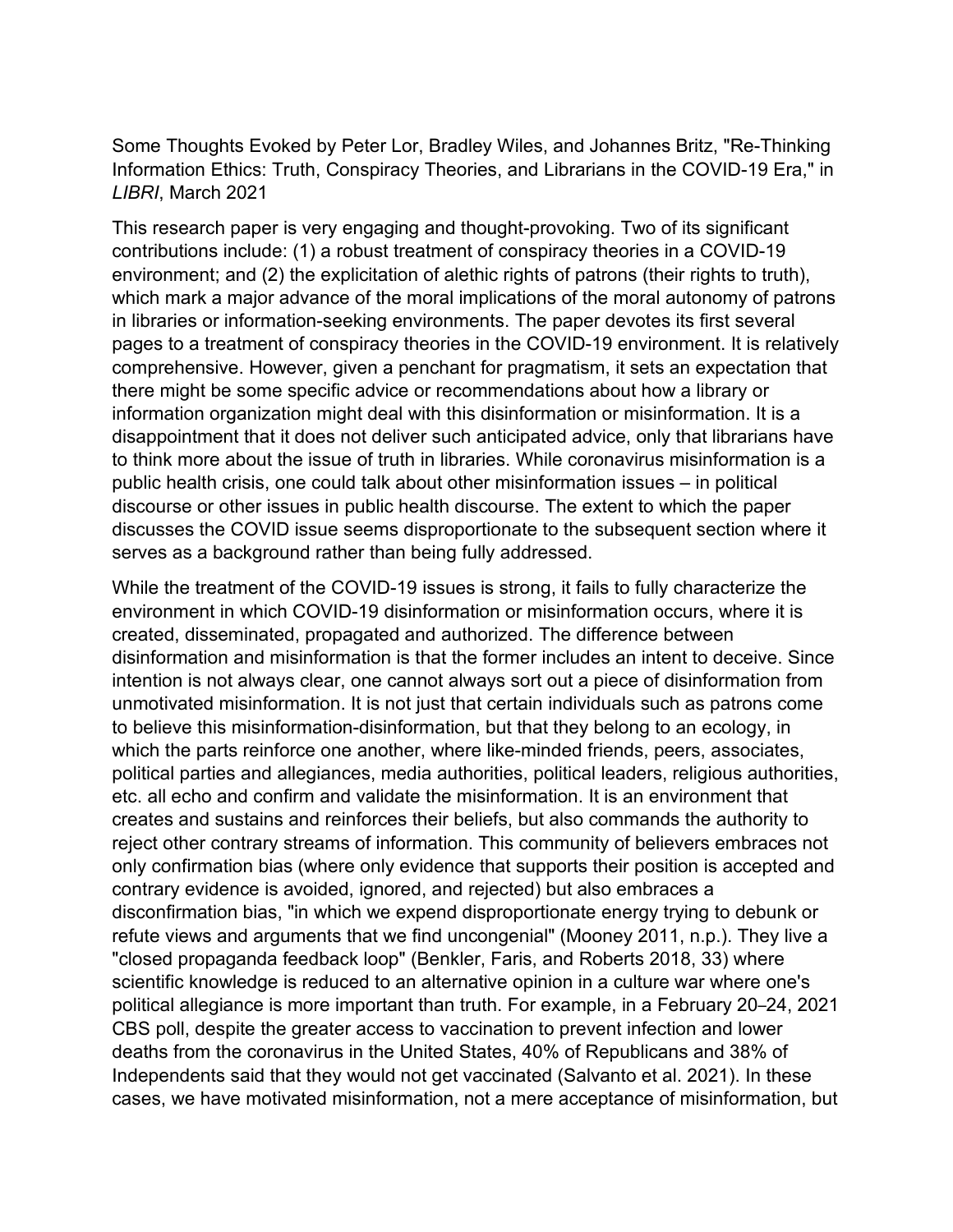an active embrace of it, at least in the United States, probably one of the more politically polarized environments in the world.

Given that the journal, *LIBRI*, is an international journal whose purview is much larger than the United States, it is not entirely fair to use issues from the United States or the American Library Association. Unfortunately, the United States seems to have become a strong exemplar of trends in spreading and validating misinformation, inflamed by the previous presidential administration.

The second part of the paper advances D'Agostini's notion of the right of patrons to truth. It provides a novel and important set of constructs. When considering the moral autonomy of patrons in libraries (based on the moral dignity of human beings as articulated by, e.g., Kant's categorical imperative), there are implications for professional service: patrons should be able to pursue freedom and self-determination in their selection of materials and sources, they should enjoy protection from injury (materials for adults should not be readily accessible to children), equality of opportunity (all patrons should receive the same level of service), privacy (information about a patron's borrowing habits should be secure and regularly expunged), and minimal well-being (patrons should have the right to access to information to deal with the necessities of life) (Froehlich 1992). What is tacitly implied, but omitted from that list, is what is provided to the patron is truth when pursuing their information needs (in contrast to recommendations for their entertainment or cultural needs). The invocation of D'Agostini that makes explicit this right of truth for patrons is a valuable contribution to the field's ethical literature.

Truth has always been a concern in libraries, disagreeing to some extent with Ridi when Ridi claims that truth is not a relevant concept for librarians, despite the fact that "that there are many different levels of truth and large parts of library holdings that cannot be classified as true or false" (Lor, Wiles and Britz 2021, n.p.). Truth is a factor in collection decisions and the use of or supply of resources in response to a reference question. But focusing on the issue at hand, there is a question whether D'Agostini's work much advances the daily activities of librarians beyond what is already in the literature or on their daily agenda. In a prescient work, John Swan and Noel Peattie, in *The Freedom to Lie: A Debate about Democracy* (1989), undertook what might be labeled a conservative (Peattie) versus liberal (Swan) position about including materials in library collections such as those of David McCalden, who published materials on Holocaust denial (similar to literature advocating that COVID-19 is a hoax). Does D'Agostini's patron's right to truth mandate inclusion of McCalden's materials in the collection (to make people learn about those who make fake revisionist history) or rejection of the book (because it includes "outright lies, false statements knowingly made to mislead, frighten or hurt people" (Swan and Peattie 1989, 33.))? Peattie argues that the latter work need not be included in a collection, not entirely because it contains known falsehoods, but because given a limited budget, it is better to include items that strive to present the truth than deliberate falsehoods. The position in part aligns with D'Agostini's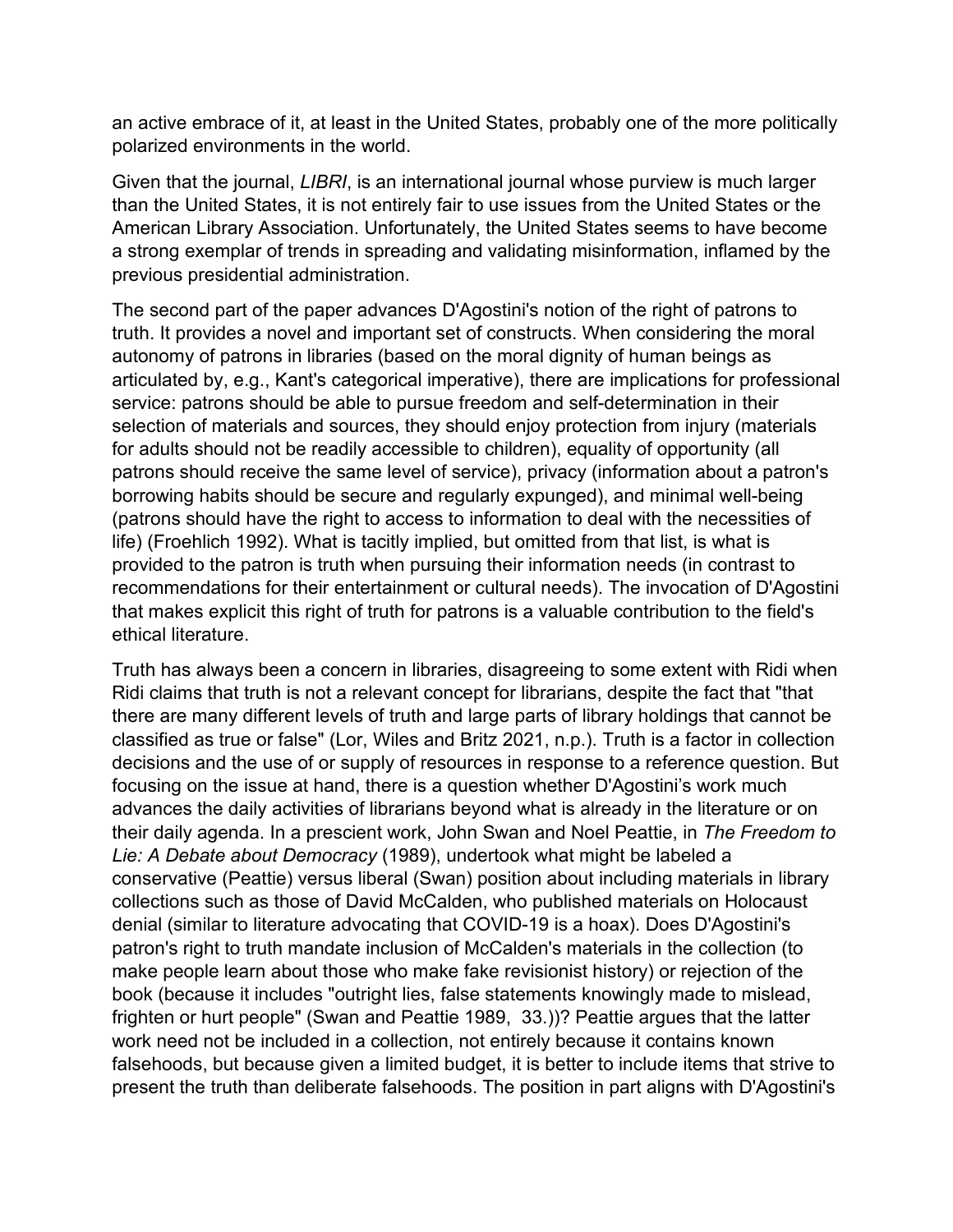right to truth, though is it a rejection of the right to truth, when Swan argues that inclusion of holocaust revisionist books allows patrons to come to understand why such history is created and propagated, the truth being knowledge about the creation and propagation of false narratives? It appears to be both beneficial (to those who would learn lessons in how to approach false narratives) and harmful (to those who would take the text to heart). How do LIS workers in this matter resolve "the complex and unpopular issue of truth and untruth in the materials they collect and make available"? How do alethic rights resolve or at least address this issue?

This ambiguity is reflected in the tension in collection development that is evident in the American Library Association's Library Bill of Rights (as well as that of many other organizations, though the expression of it may vary):

Consider the first two precepts of the Library Bill of Rights:

- I. Books and other library resources should be provided for the interest, information, and enlightenment of all people of the community the library serves. Materials should not be excluded because of the origin, background, or views of those contributing to their creation.
- II. Libraries should provide materials and information presenting all points of view on current and historical issues. Materials should not be proscribed or removed because of partisan or doctrinal disapproval. (Library Bill of Rights, 2021).

There is a tension between the objective of providing enlightenment, doing something beneficial (i.e., materials to provide intellectual and/or emotional growth), and providing materials representing all points of view (nor those excluded because of the origin, background, or views of those contributing to their creation), including apparently those containing disinformation or misinformation, which are potentially harmful. Should a librarian supply "information" that a patron seeks to defend their belief in a conspiracy theory? Is it ethical to do so? It is not ethical to do so? Are librarians and information specialists really neutral information providers? According to the paper, Ridi wants to make that claim to avoid "twin interpretations of indulging in propaganda and exercising censorship." The problem is that this bifurcation is often not so clear – no one is free of bias and acts of censorship or propaganda can hide behind "innocent" selection processes, such as not selecting works on diverse sexual preferences, radical political topics, or radical religious or anti-religious ideas, procedures for committing suicides, that the collection developer might assume would antagonize the majority of patrons. One grants that library consortiums and networks have reduced that problem of access to unpopular materials to some degree, though having local access may reduce the potential borrower's belief in a loss of privacy or sense of shame when having to use the library network rather than local access.

Testing the professional position of professional neutrality of librarians, one might argue that one has a right to disinformation or misinformation as well as the truth in the Age of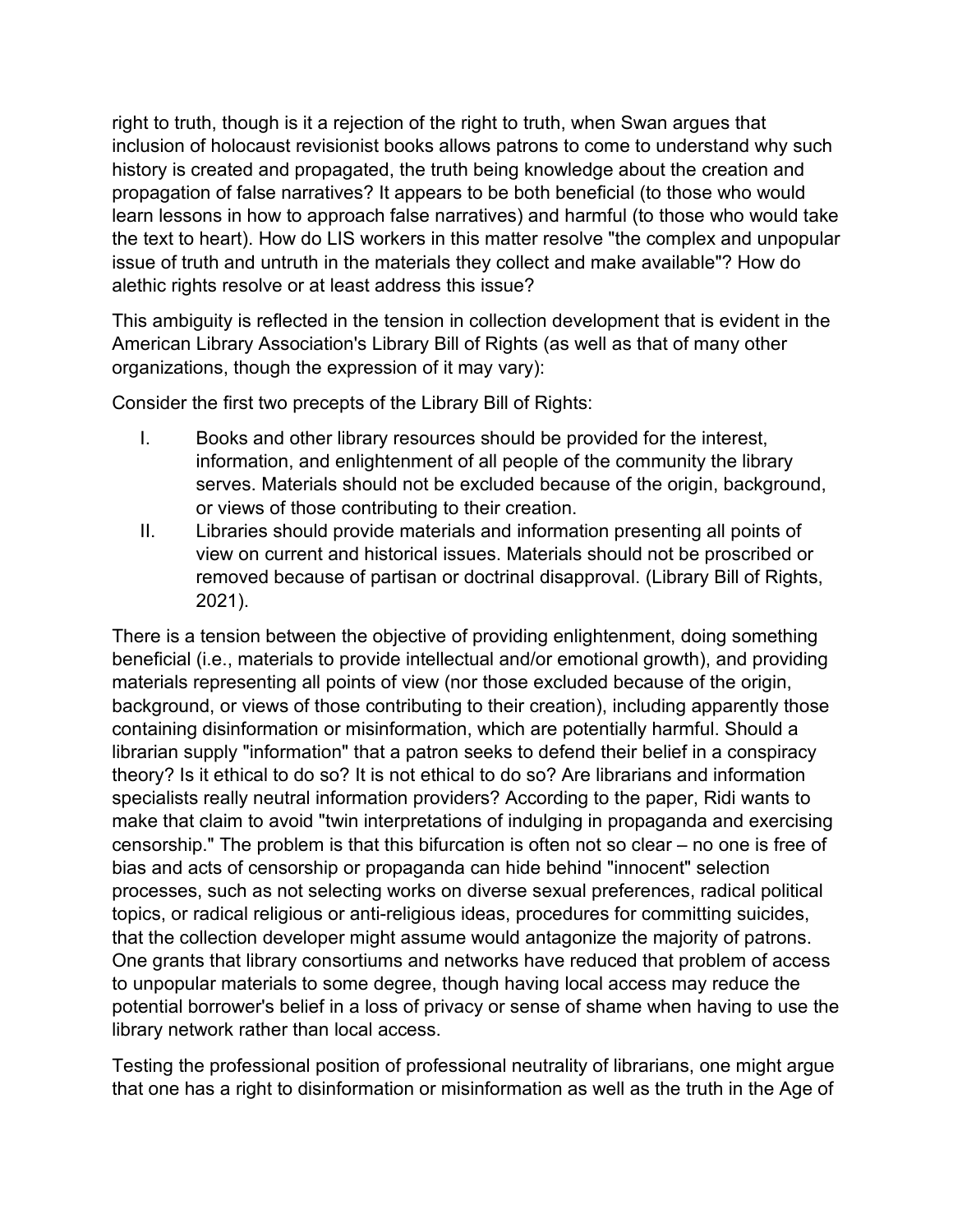Disinformation. When a patron asks for "information" to prove that COVID-19 is a hoax, is the librarian to avoid the request (at a minimum) or to lecture them on the error of their ways (at the extreme)?

Let us consider the three alethic truths:

Sphere of Relevance: Information Foundational Rights: AR1: Right to be informed truthfully Reciprocal/Supporting Rights: AR2: Right to be able to evaluate and seek truth

Making explicit that human beings have a right to be informed truthfully is an important addition to the ethical framework for libraries. But, when speaking of truth in this context, does one mean THE TRUTH (the complete fabric that provides the context of a given claim or assertion) or do we mean truths, specific answers to specific claims (for which there are at least orthodox answers)? We have lots of information needs, and answering them may mean a specific truth (e.g., George Washington was the first President of the United States or Donald Trump continuously lied or Plavix is a useful blood thinner that helps prevent strokes and heart attacks). Truth can be a specific fact or a range of possible answers (what are the best blood thinners?) or the rejection of such assertions as COVID-19 is a hoax. There are truths in library collections, specific works making verifiable claims about their subject matters, there are opinions, there are outdated claims that are no longer true (the "science" of phrenology), and there are works of outright lies (e.g., holocaust revisionism). At best, we hope to satisfy both claims of the ALA Bill of Rights – materials for the education of their patrons and materials representing a diversity of viewpoints. How do alethic rights shape that balance? Does it have any influence on the impact of shaping the content that is available on the internet in public or academic libraries? The characterization of the notion of truth in the paper needs further elucidation. If a construct like alethic rights is important to articulate, what pragmatic consequences would result? Does it change what is done or will be done in libraries? It appears that librarians are mostly concerned with specific truths. Is this information source reliable? Does this documentary adequately represent the truth of which it purports to know? Are sources used to answer this reference question reliable and trustworthy, or are all approaches to this issue being fairly represented? Does the question about the reliability or authority of sources change if alethic rights came into view?

What complicates matters is that we have two kinds of knowledge, knowledge derived from experience and second-hand knowledge, that we acquire through the knowledge or opinions of others, various authorities that we acquire through life, whose assessments we accept based on their credibility, trustworthiness, and expertise (see Patrick Wilson's *Second-Hand Knowledge: An Inquiry into Cognitive Authority,* 1983). These cognitive authorities can be individuals, references, organizations, religious authorities, media sources, etc. When patrons have a right to truth, is it the truth(s) that coalesces with their experience and/or their second-hand knowledge? In the Age of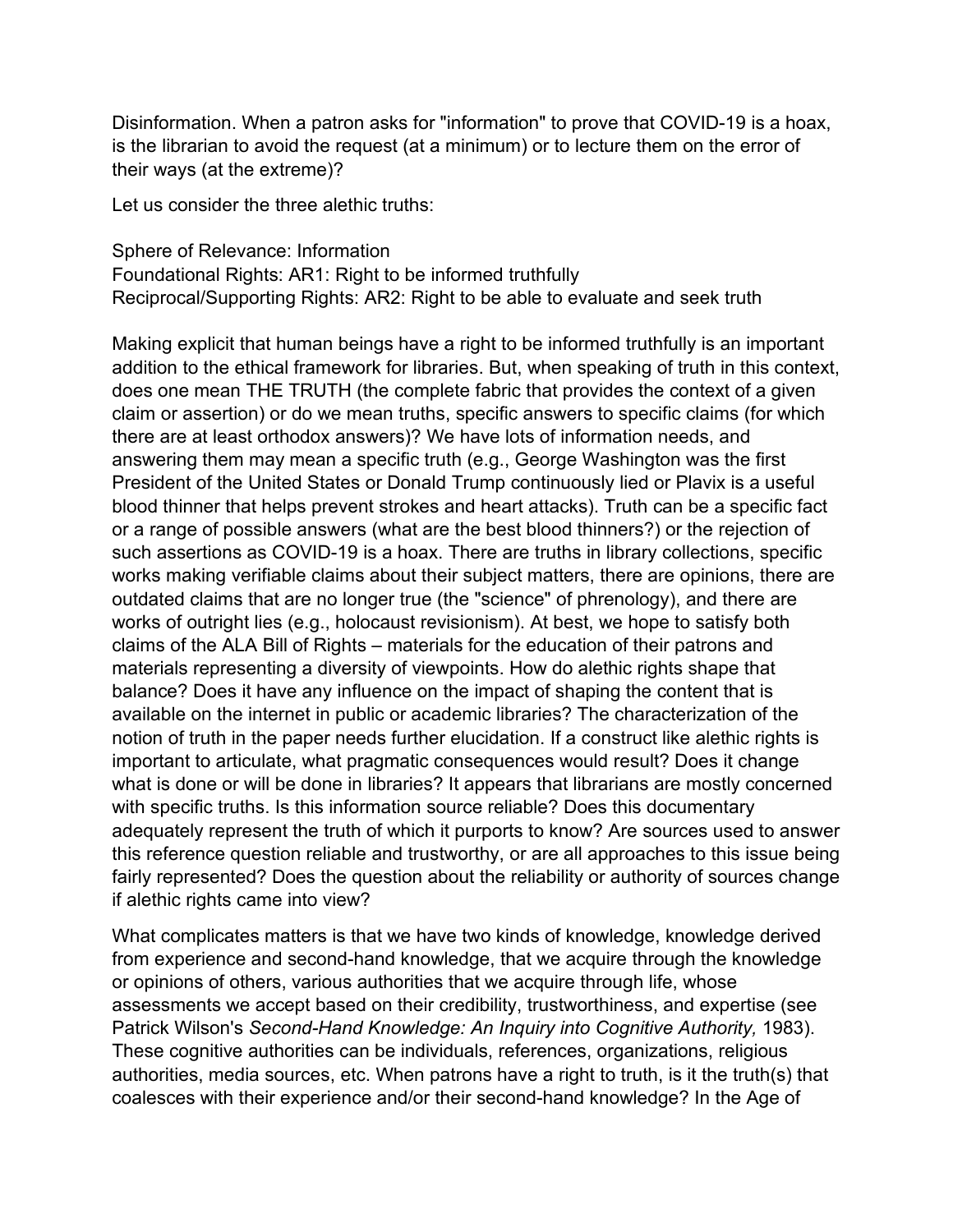Disinformation, partisans can believe as knowledge the second-hand "knowledge" (really opinions and often false opinions) of their media authorities: e.g., Fox News asserts that Trump won the 2020 election. Furthermore, if there is a right to information, is there also a right to disinformation? Parallel to a right to information, in the United States, we have created in practice a right to ignorance. Not only that: we, whether as individuals, groups or institutions like the government, have the legal right in the United States to disseminate ignorance and to block venues of facts and truth and smugly claim to present "alternative facts." We have entered an Age of the Anti-Enlightenment, in which knowledge gained systematically and through careful observation of the environment is rejected and replaced by arrogant anti-science, anti-humanitarian propaganda whose misinformation or disinformation is transmitted through print media, cable broadcasting, and social media. This approach raises some related issues in the second alethic right:

## Sphere of Relevance: Science and Shared Knowledge

Foundational Rights: AR3: Right to be recognized as reliable sources of truth Reciprocal Supporting Rights: AR4: Right to have access to reliable alethic authority

In the current age, there are undoubtedly legitimate cognitive authorities where librarians consult orthodox science reference works in dealing with a science question, for which they may not have first-hand knowledge. In such a manner, does Patrick Wilson talk about librarians as "authorities about authorities": even if they do not know the answer to a particular question, they seek sources that can supply the answer. Of course, if they had the knowledge or experience, they could use that. In political matters, there are the *New York Times* or *Washington Post* that, despite having a bias, present measured responses (and correctable, as demanded if evidence changes or evolves) to political questions. There are encyclopedias that provide a measured assessment of current and historical events, etc. What truths we come to believe are very much a function of those persons or institutions (e.g., the Centers for Disease Control) who have become our cognitive authorities. In like manner, one might argue for the existence of pseudo or false cognitive authorities which validate one's right to disinformation or misinformation.

A case in point is *Fox News* in the United States that has supported and perpetuated lies, disinformation, and misinformation that Donald Trump and his supporters have ingrained in their "true" believers. There exist two segments in American society, those who are educable and open to logic, evidence, facts, and reason and those that live in a filter bubble or "closed propaganda feedback loop" (Benkler, Faris, and Roberts 2018, 33). For example, in October 2020, 97% of *Fox News* Republicans (78% of all Republicans) approved of Trump (Bump 2020) and most supporters believe that the election was stolen from Trump. More problematic is that 70 million Americans voted for someone on any rational grounds who is incompetent, arrogant, ignorant, petty, and cruel. To his supporters, it does not matter that all the states' voting procedures and results were validated, that all lawsuits (save one unimportant one) were rejected, or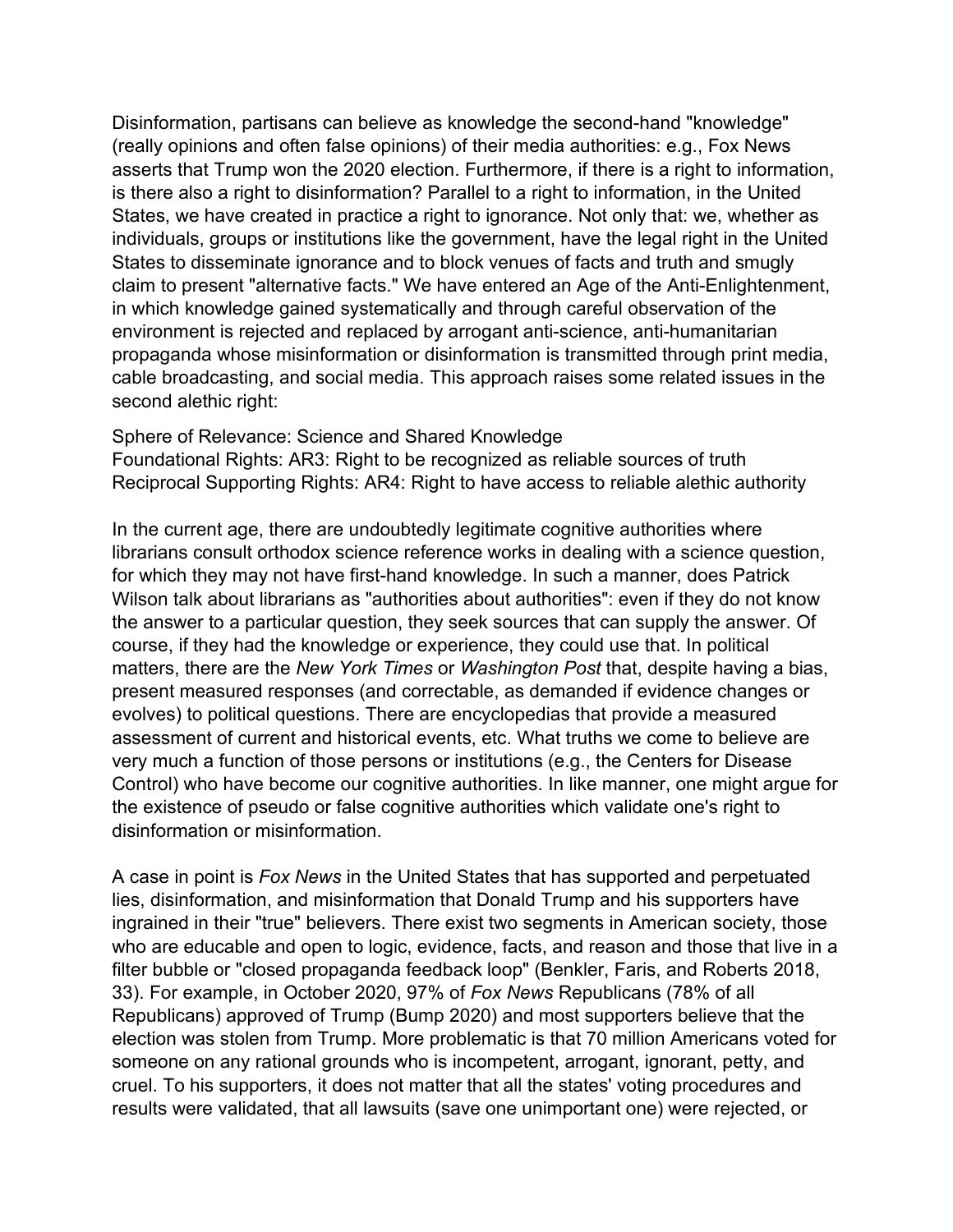that the electoral college validated the election. They believe that Trump was an extraordinary president and successfully handled the pandemic, based on the daily streams of misinformation from media sources (*Fox News* not only never criticized his actions and behaviors but actively praised them) and like-minded friends and associations. They are so convinced of their position that many were willing to engage in a civil war and to die for him. The insurrection of January 6 on the Capitol reflects their true belief, or to them, their true knowledge. Their right to a reliable alethic authority is to institutions like *Fox News* or *Newsmax* or *OANN*, which exist in a disinformation-misinformation ecology of like-minded religious leaders, political leaders, colleagues, friends, associates, party members, peers, social media sites, etc., whose views reinforce one another. They are psychologically inclined to pursue and click on disinformation and misinformation (more so than the center or the left) (Ingraham 2019). Their truth is tied up with their false cognitive authorities (media, religious, politicians) and like-minded friends or political associates in their misinformation or disinformation ecology For details about the Trump Misinformation-Disinformation Ecology, see Froehlich (2020).

The point is that issues of truth are more complicated than an iteration of alethic rights and alethic authorities. When a patron approaches a librarian for evidence that COVID-19 is a hoax, a seeking originating from one or more authorities or like-minded friends within their disinformation ecology, does the librarian do everything in their power to help them find the resources (e.g., on the internet), or deter them? Democracy thrives on the truth, and taking a neutral stance or trying to lead them to a more orthodox view hardly seems adequate to confront the long-range consequences to such beliefs on the sustainability of democracies, not to mention getting a pandemic under control. Even the authority of institutions like the Centers for Disease Control that used to be regarded as the source for reliable public health information had their authoritative character shaken through the machinations of Trump, his enablers, and supporters, who turned matters of science into a culture war, where wearing a mask is an assault on one's civil rights, and vaccination is a plot to destroy America. Granted that what is happening in the United States is an extreme case, but it is echoed in other parts of the world (e.g., Brazil and Hungary) and unfortunately, as noted earlier, the United States is often a trendsetter for political interests who are intent on pursuing anti-democratic ideologies.

The third alethic right is the following:

## Sphere of Influence: Culture

Foundational Rights: AR5: Right to live in an alethic society in the first sense: a society which, where necessary, promotes and safeguards the acquisition of truth Reciprocal/Supporting Rights: AR6: Right to live in an alethic society in the second sense: a society that recognizes the importance of truth for the private and public life of social agents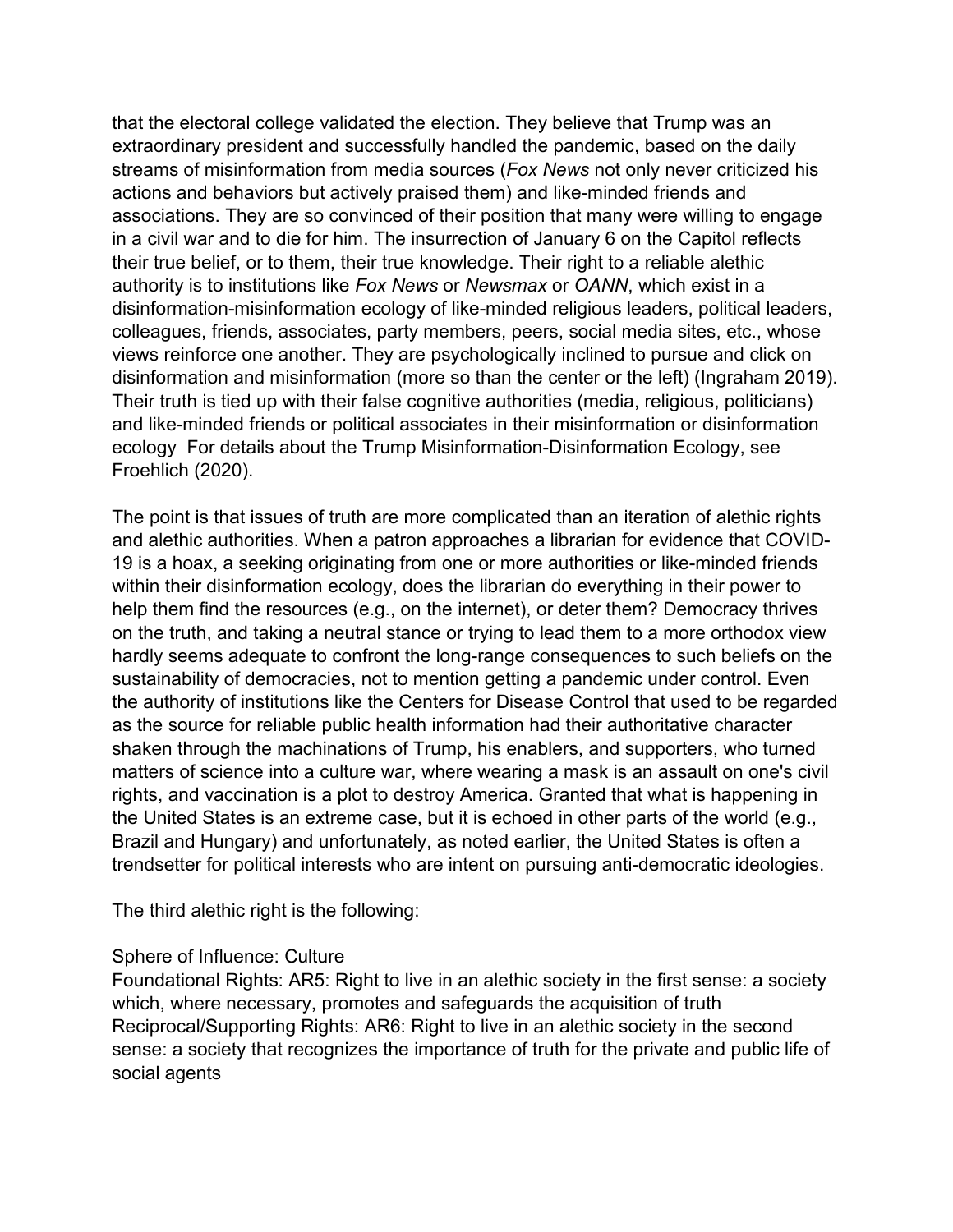Such a conceptualization seems to be a rational claim, except when one runs across such studies as Law School Professor Dan Kahan and colleagues on "Cultural Cognition of Scientific Consensus" (2011). They looked at how an individual's deepseated moral values and their beliefs about how society should be ordered shaped how they assessed scientific expertise or what they thought was a legitimate scientific consensus. They found that there was the existence of a strong correlation between individuals' cultural values and their perceptions of scientific consensus on risks known to divide persons of opposing worldviews. Subjects holding hierarchical and individualistic outlooks, on the one hand, and ones holding egalitarian and communitarian outlooks, on the other, significantly disagreed about the state of expert opinion on climate change, nuclear waste disposal, and handgun regulation (Kahan, Braman, and Jenkins-Smith 2011, 27). What this means is that who is regarded as an expert in science and the legitimacy of the rationales they provide for a specific problem varies with one's cultural values. In sum, what is reasonable or true can vary among individuals based on their background. Are librarians to analyze materials that suit the rationality sensibilities of either or both conservatives and liberals, so both versions of scientific truth or consensus exist in their collection?

The third alethic rights again seem simple in formulation but not so easy to implement with competing notions of rationality or in a society full of information-disinformation wars and where good science is turned into a culture war against individual rights and economic interests.

In sum, theoretically, the articulation of these alethic rights is insightful and a useful extension of the ethical implications of the rights of human beings, but practically it does not seem to offer more substantive practical activities beyond what librarians are mostly doing already. Most librarians would still have literacy programs (despite their low impact) and media literacy and digital literacy programs, or programs for developing critical thinking. Are they to be trained in the role of cognitive biases or gullibility or how to handle those living in "closed propaganda feedback loops"? It does appear crucial that the library programs and reference services poke holes in the disinformation or misinformation ecology of many Americans, though it is not clear that such adherents would spend a lot of time in libraries at all. Would the same be true of COVID-19 conspiracy theorists? How do librarians in accepting a "truth function" modify their behavior? While we can agree that the "true power of democracy is the power of truth and falsehood, therefore of the truth-function, and how we make use of it," what does that mean for a librarian, let alone media, in sorting out truth from fake news, authentic cognitive authorities from false ones, or what truth means to those in "a closed propaganda feedback loop" versus those living mostly in orthodoxy, or determining who are the experts and correct ones, all of which is establishing a scientific consensus.

While librarians should take care in achieving balanced collections, it is not clear that considering alethic rights would change much of their current behavior or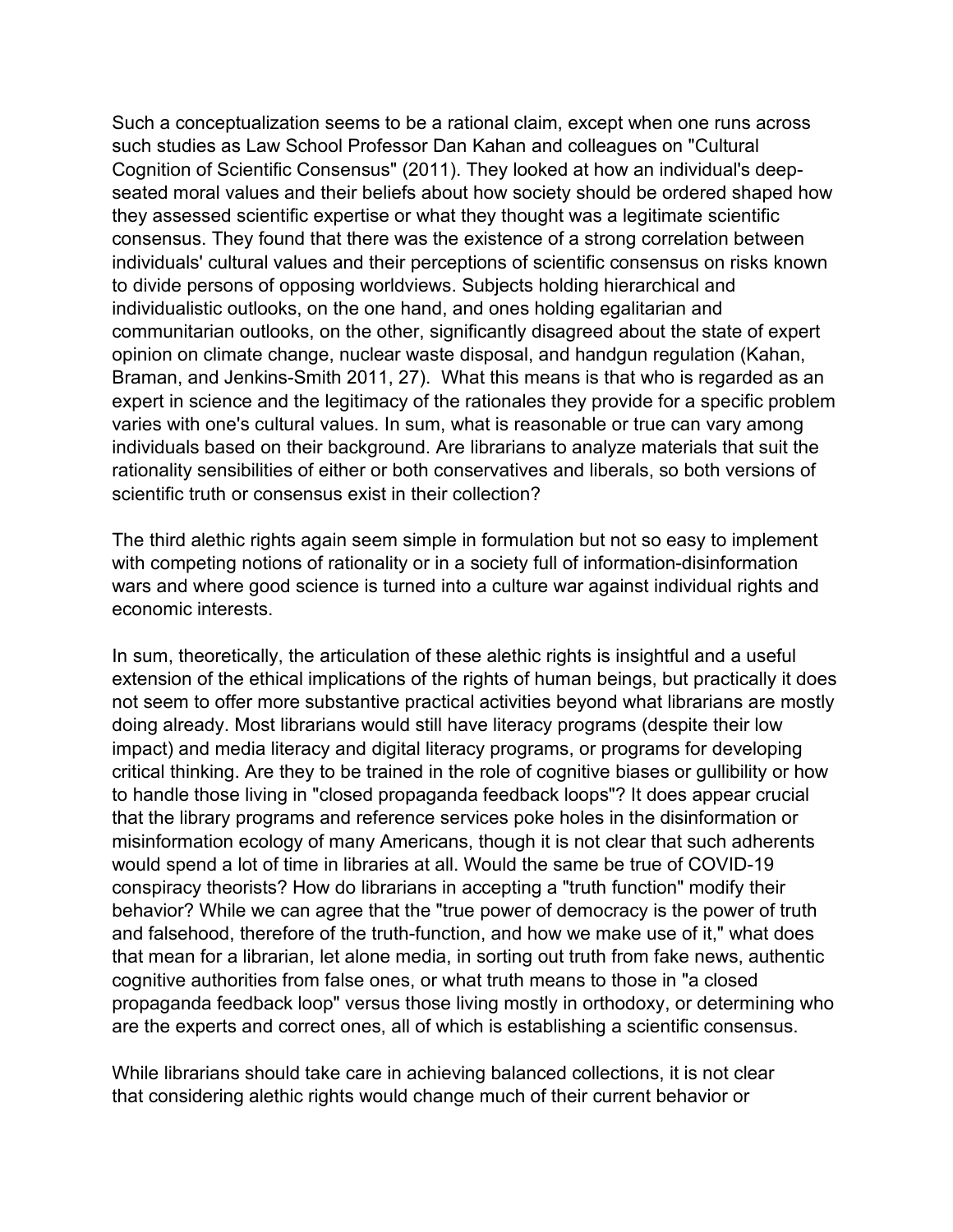whether that change would enhance its impact. If there is a large demand for misinformation by the alt-right, should librarian collections include that? The right and alt-right have carved a narrative that asserts that social institutions like libraries and media giants like the *New York Times* exclude legitimate conservative voices. This is often reflected in challenges to certain materials in library collections (e.g., Harry Potter books promote witchery). Herbalists might be interesting in the herbal cure for COVID-19 proposed by the president of Madagascar, as well as those trying to understand the role and nature of fake cures. Such a work can have potential harm (if a patron believed it) or benefits (for those studying forms of quackery). The authors suggest that libraries create web pages that provide guidelines and list trustworthy resources that can be used for checking facts, and they do realize that many lack the education to know how to access and use such resources.

There is also the Dunning-Kruger effect. The Dunning-Kruger effect is the tendency to overestimate one's abilities. People prey to this cognitive bias overestimate their capabilities in assessing current events, particularly political ones. They think that they are competent thinkers, but they lack critical thinking abilities that allow them to understand that there are alternate perceptions of reality or that their critical thinking abilities lack a foundation. They are unaware of what they are unaware of and do not have the capacity to make themselves aware. While D'Agostini calls for philosophical competencies at all levels, it would seem as a first step that citizens should be trained in information literacy, media literacy, and digital literacy at all educational levels. Some libraries have been engaged in such programs, but it is not clear that, like information literacy, its impact has been or would be very deep. Would knowing about and endorsing alethic rights have much impact and the larger societal demands for combating misinformation or disinformation? If "alethic culture does not decide what truth is to be believed, but inculcates in members of the society a clear awareness of the use of truth to equip them with the means of disentangling what is true from what is dogmatically declared to be true." This seems to be circular; while we cannot determine what truth is, yet we can use truth to sort things out in our communications and sources. It is naive to think that all (even most?) users can sort out misinformation or disinformation by themselves in the (mis)information marketplace, the internet: many lack the skills to evaluate information critically or to assess who are proper cognitive authorities, or they fall prey to the Dunning Kruger effect by being unable to recognize the limits of their perceptions, much like Plato's Cave dwellers. The problem is that they are enslaved to their biases and resentments, cultivated by alt-right media to sustain their patronage and promote addiction to inflamed fears, resentments, and grievances. Tobin Smith, a former *Fox News* commentator, asserts the media institutions like *Fox News* foster an addiction to "tribal partisan pornography" (Smith 2019, 460–465). Heavy doses of information, media and digital literacies are not likely to reach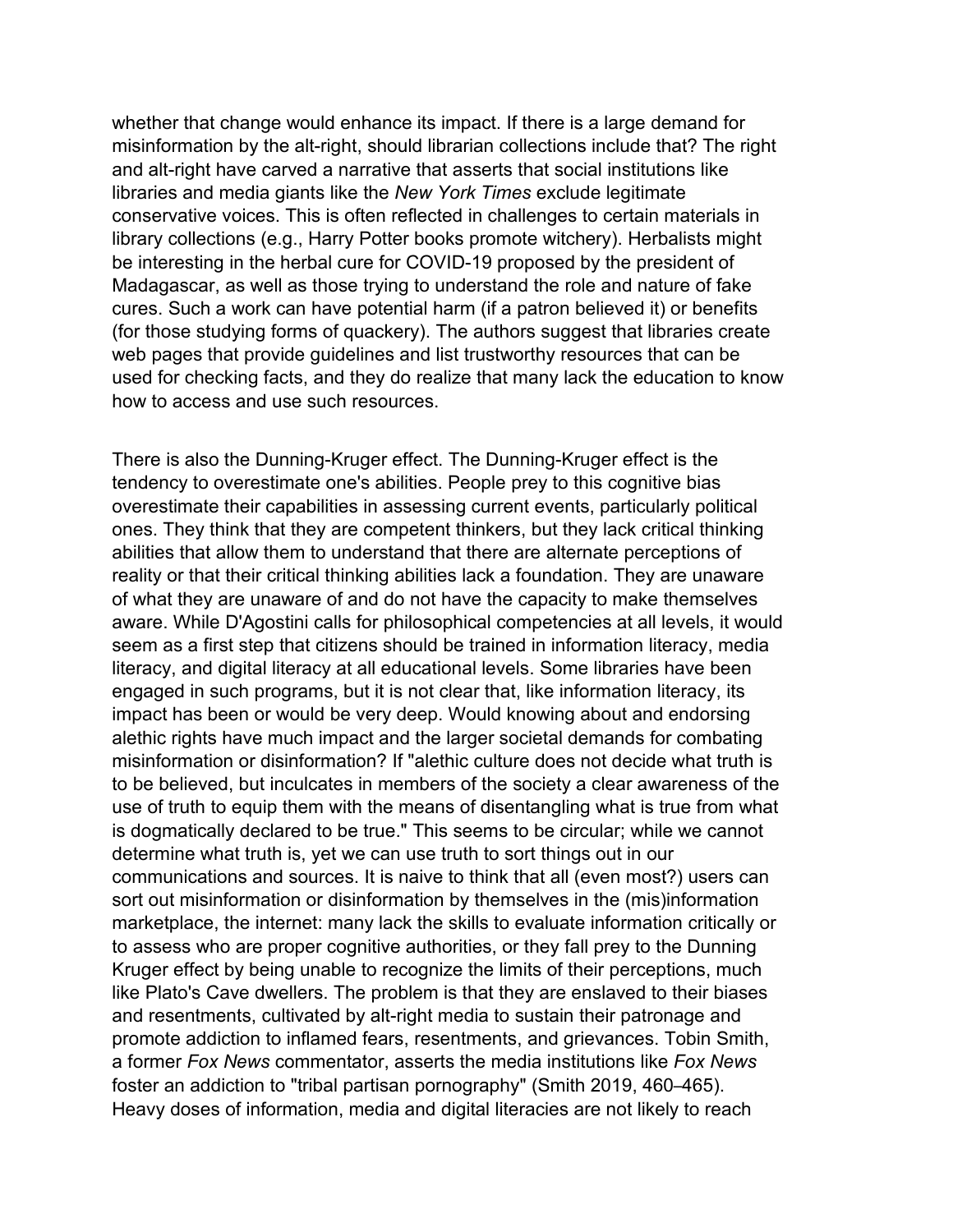into their filter bubble or "closed propaganda feedback loop." It is not a matter of detecting the dogmatic "alternative facts," but to combat and challenge the false authorities and misinformation ecologies that sustain the acceptance, propagation, and authorization of those alternative facts, especially when those authorities disavow and condemn genuine sources of information. When they say "It is time for the LIS profession to engage in a discussion about user's right to truth and our concomitant activities," it is not clear what practical implications and applications would evolve or whether they would have any more impact. It is a useful construct, but its consequences or effective impactful strategies are not clear, in general or for libraries in particular. What effect will they have on Plato's cave dwellers who are committed to staying in their cave, as are many engulfed in radical right ideology and to a lesser extent left-wing ideology? Those on the left are less vulnerable than those on the right, who seek and are engulfed by right-ming media and ideology (Benkler, Faris, and Roberts 2018, 14).

The second half of the paper seems rather quiet in terms of how to deal the coronavirus conspiracy theories. After a strong analysis of the conspiracy theories of the coronavirus at the beginning, the conclusion seems to be reduced to something somewhat reserved: we have to discuss more seriously the problem of truth in libraries.

We must grant that this journal is international in character, and its diverse audience might create a variety of responses, given their political, social, or economic context, but some examples would have helped for how the notion of alethic rights could inform their actions or policies. Proposals such as a librarian's (probably covert) refusal to find support for a patron's desire for proof of conspiracy theories (of whatever character) would seem, at a minimum, a library's response to the deluge of disinformation or misinformation that threatens the core of democracies. Reference librarians could undertake the roles that Socrates undertook in many of Plato's dialogs. In the Platonic/Socratic view of true learning, there are two aspects of the Socratic method of education. Socrates is presented as a stingray, electric eel or gadfly (to which he is referred in various Platonic writings), shocking or benumbing his interlocutors into an awareness of their ignorance about a topic about which they think they possess knowledge (as Meno in the *Meno* believes he understands what virtue is all about). One ask questions of the information seeker, to let them see problems with their query (shocking them into an awareness of their ignorance) or to lead them to more reasonable sources. The purpose of this shock in the first aspect is to clear away what one unidentified commentator referred to as "the conceit of false knowledge." In the second aspect, Socrates plays a midwife – using questions skillfully to have his interlocutors come to a self-realization of their true condition, guiding them to the birth of their ideas. Depending on how deeply a patron is involved in the "closed propaganda feedback loop," a librarian may be happy to achieve a state of benumbing the interlocuter into some awareness of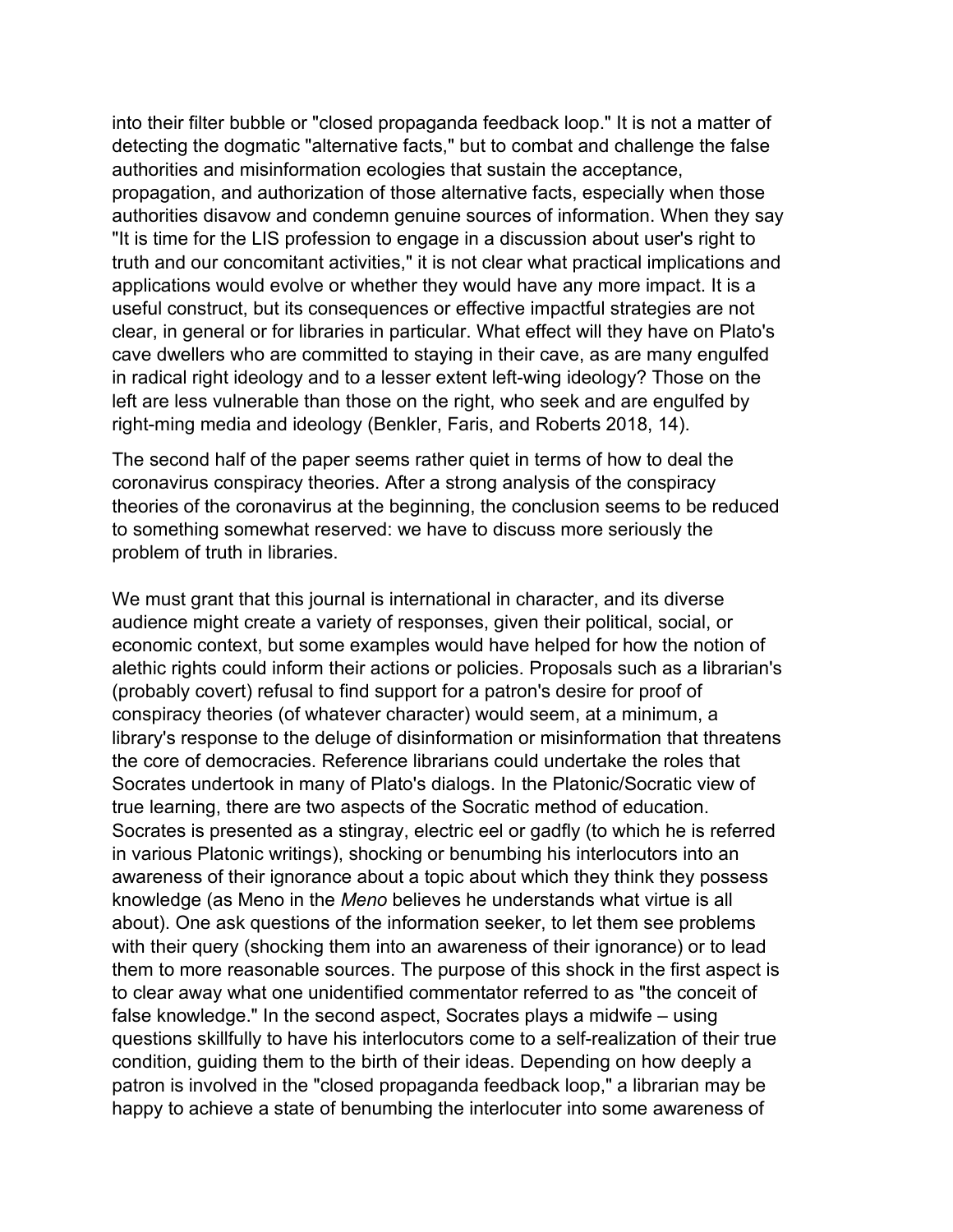their ignorance. If the patron is not so enveloped by their own anger, biases and resentments, the librarian may be able to achieve more. At any event, there should be no cooperation in the justification of lies or misinformation. In sum, the notion of alethic rights is insightful, but it is not clear how they concretely advance methods and strategies in dealing with misinformation or disinformation in the libraries or outside of them.

Could the authors provide concrete options, ones potentially accessible and usable? They claim that they are not interested in specific recommendations and yet appeal to Robert Hauptmann in his concern for social justice. In *Challenges of Librarianship*, Hauptmann does make a specific recommendation: if a librarian or information specialist really thought a patron was up to nefarious activities that might cause serious damage, the library or librarians should report the patron to the authorities (rejecting the patron's right to privacy because of a higher social responsibility). Yet with regard to COVID-19, they make no specific recommendations about the COVID-19 disinformation or misinformation despite its significant consequences to the deaths of millions of persons (not to mention the disastrous effects of misinformation and disinformation in so many other domains), only that librarians should think about truth more, with the hope that a library or library system might take specific actions. It would have been helpful to suggest some potential ideas in dealing with coronavirus misinformation, such as the use of net nannies in curbing sites that promote hate or racist speech, the refusal to supply information that supports or perpetuates misinformation or to create policies or programs for curbing or at least challenging misinformation. Obviously, these approaches are not going to stop the problem, but libraries have an obligation to try to curtail misinformation so as to protect fragile democracies and public health that rely on truth and truthful authorities, including them. Professional silence and neutrality are not enough, given the onslaught of misinformation and disinformation and the ideological and broad rejection of expertise and proper authorities: there must be proactive resistance, if not outright repudiation.

## **Bibliography**

- Benkler, Y., R. Faris, and H. Roberts. *Network Propaganda: Manipulation, Disinformation, and Radicalization in American Politics*. Oxford, UK: Oxford University Press, 2018.
- Bump, P. Analysis | The stunning extent to which Trumpism is centered among Fox News-watching Republicans. *Washington Post*. October 19, 2020. Accessed November 13, 2020. [https://www.washingtonpost.com/politics/2020/10/19/stunning-extent-which](https://www.washingtonpost.com/politics/2020/10/19/stunning-extent-which-trumpism-is-centered-among-fox-news-watching-republicans/)[trumpism-is-centered-among-fox-news-watching-republicans/.](https://www.washingtonpost.com/politics/2020/10/19/stunning-extent-which-trumpism-is-centered-among-fox-news-watching-republicans/)